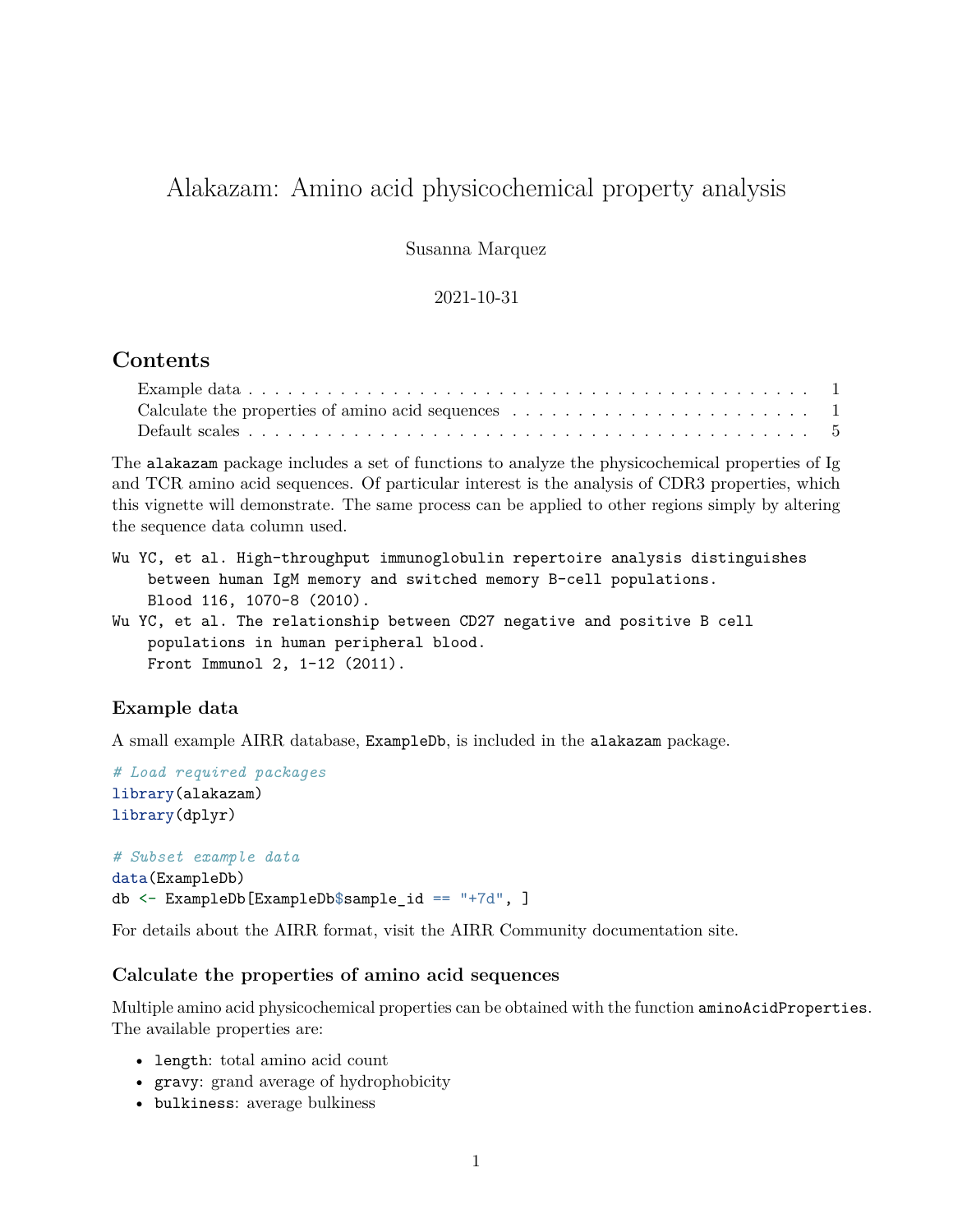- polarity: average polarity
- aliphatic: normalized aliphatic index
- charge: normalized net charge
- acidic: acidic side chain residue content
- basic: basic side chain residue content
- aromatic: aromatic side chain content

This example demonstrates how to calculate all of the available amino acid properties from DNA sequences found in the junction column of the previously loaded AIRR file.

Translation of the DNA sequences to amino acid sequences is accomplished by default with the nt=TRUE argument. To reduce the junction sequence to the CDR3 sequence we specify the argument trim=TRUE which will strip the first and last codon (the conserved residues) prior to analysis. The prefix cdr3 is added to the output column names using the label="cdr3" argument.

```
db_props <- aminoAcidProperties(db, seq="junction", trim=TRUE,
                                label="cdr3")
# The full set of properties are calculated by default
dplyr::select(db_props[1:3, ], starts_with("cdr3"))
```

| 8.168966 |
|----------|
|          |
| 8.255172 |
| 8.873077 |
|          |
|          |
|          |
|          |
|          |

```
# Define a ggplot theme for all plots
```

```
tmp\_theme \leftarrow theme_bw() + theme(legend.position="bottom")
```

```
# Generate plots for all four of the properties
```

```
g1 \leq ggplot(db_props, aes(x=c_call, y=cdr3_aa_length)) + tmp_theme +
    ggtitle("CDR3 length") +
    xlab("Isotype") + ylab("Amino acids") +
    scale_fill_manual(name="Isotype", values=IG_COLORS) +
    geom_boxplot(aes(fill=c_call))
```

```
g2 \leftarrow ggplot(db\_props, aes(x=c_call, y=cdr3_aagravy)) + tmp_theme +ggtitle("CDR3 hydrophobicity") +
    xlab("Isotype") + ylab("GRAVY") +
    scale_fill_manual(name="Isotype", values=IG_COLORS) +
    geom_boxplot(aes(fill=c_call))
```
 $g3 \leq g$ gplot(db\_props, aes(x=c\_call, y=cdr3\_aa\_basic)) + tmp\_theme + ggtitle("CDR3 basic residues") + xlab("Isotype") + ylab("Basic residues") + scale\_y\_continuous(labels=scales::percent) + scale\_fill\_manual(name="Isotype", values=IG\_COLORS) + geom\_boxplot(aes(fill=c\_call))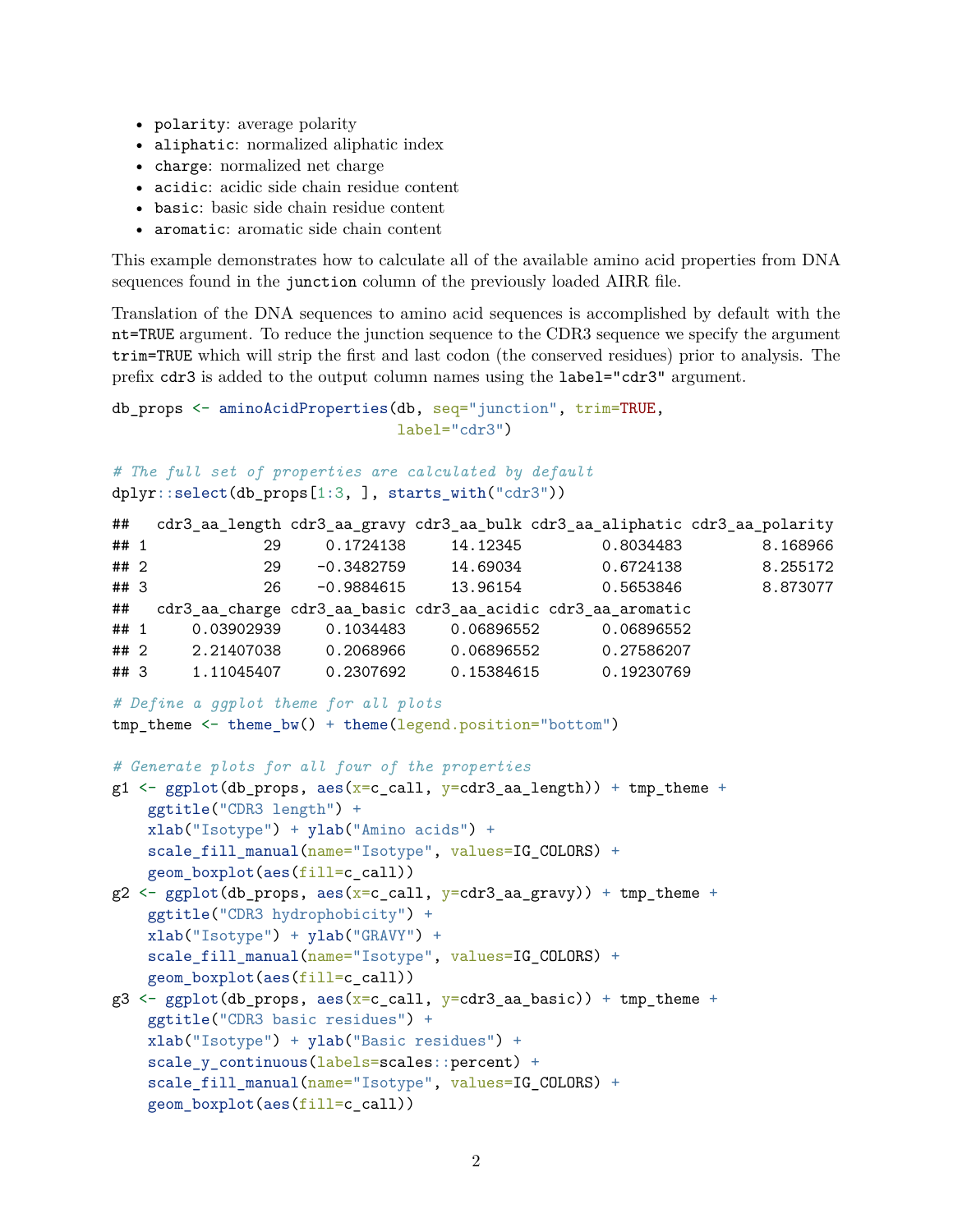```
g4 \leftarrow ggplot(db\_props, aes(x=call, y=cdr3_aacacidic)) + tmp_theme +ggtitle("CDR3 acidic residues") +
    xlab("Isotype") + ylab("Acidic residues") +
    scale_y_continuous(labels=scales::percent) +
    scale fill manual(name="Isotype", values=IG COLORS) +
    geom_boxplot(aes(fill=c_call))
```

```
# Plot in a 2x2 grid
```

```
gridPlot(g1, g2, g3, g4, ncol=2)
```


### **Obtaining properties individually**

A subset of the properties may be calculated using the property argument of aminoAcidProperties. For example, calculations may be restricted to only the grand average of hydrophobicity (gravy) index and normalized net charge (charge) by specifying property=c("gravy", "charge").

```
db_props <- aminoAcidProperties(db, seq="junction", property=c("gravy", "charge"),
                                trim=TRUE, label="cdr3")
dplyr::select(db_props[1:3, ], starts_with("cdr3"))
## cdr3_aa_gravy cdr3_aa_charge
```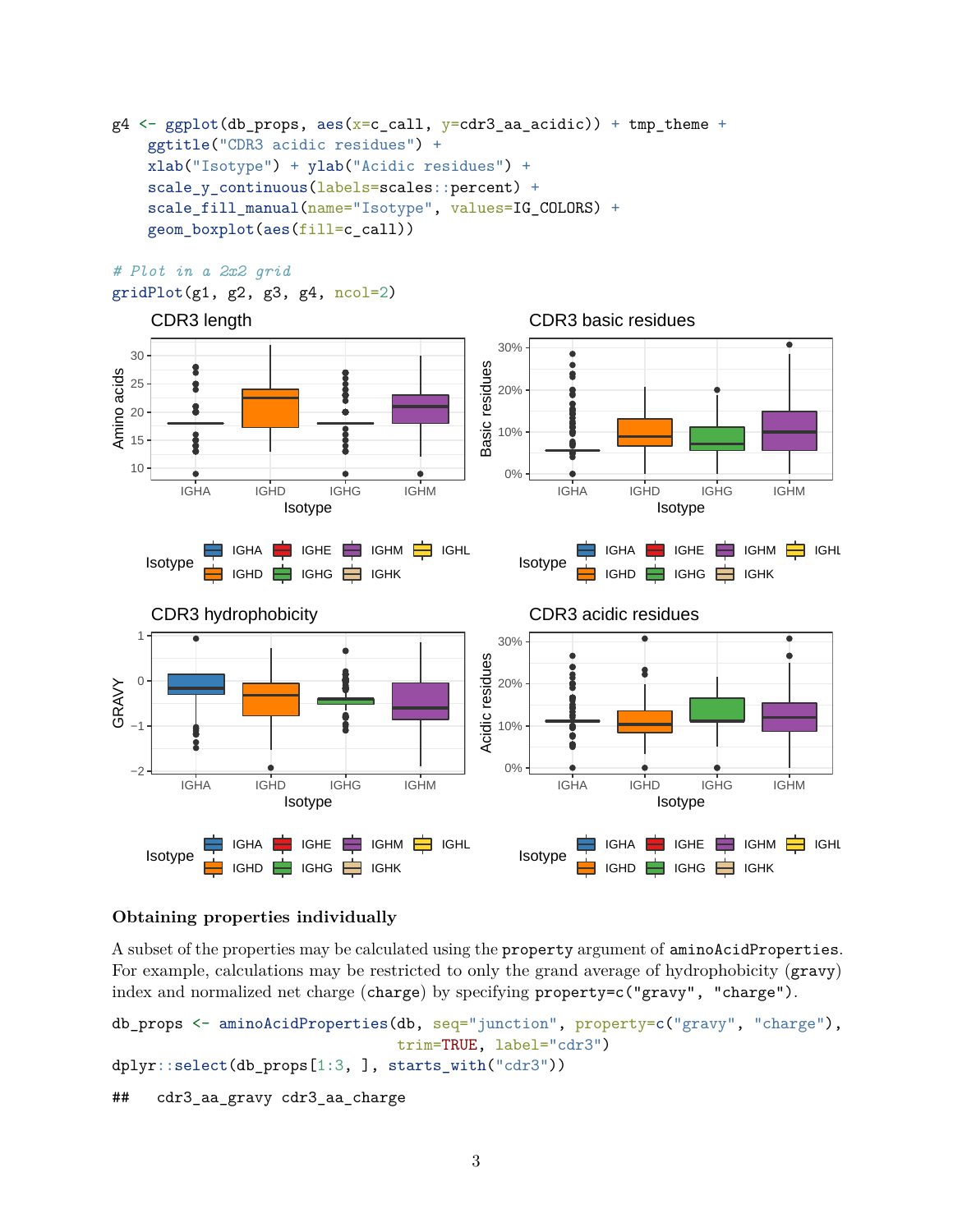| ##1  | 0.1724138    | 0.03902939 |
|------|--------------|------------|
| ## 2 | $-0.3482759$ | 2.21407038 |
| ##3  | $-0.9884615$ | 1.11045407 |

#### **Using user defined scales**

Each property has a default scale setting, but users may specify alternate scales if they wish. The following example shows how to import and use the Kidera et al, 1985 hydrophobicity scale and the Murrary et al, 2006 pK values from the seqinr package instead of the defaults for calculating the GRAVY index and net charge.

```
# Load the relevant data objects from the seqinr package
library(seqinr)
data(aaindex)
data(pK)
h <- aaindex[["KIDA850101"]]$I
p <- setNames(pK[["Murray"]], rownames(pK))
# Rename the hydrophobicity vector to use single-letter codes
names(h) <- translateStrings(names(h), ABBREV_AA)
db_props <- aminoAcidProperties(db, seq="junction", property=c("gravy", "charge"),
                               trim=TRUE, label="cdr3",
                               hydropathy=h, pK=p)
dplyr::select(db_props[1:3, ], starts_with("cdr3"))
## cdr3_aa_gravy cdr3_aa_charge
\## 1 -0.06551724 -0.0661116
## 2 0.10482759 2.0664863
```
## **Getting vectors of individual properties**

## 3 0.13807692 1.0370349

The aminoAcidProperties function provides a convenient wrapper for calculating multiple properties at once from a data.frame. If a vector of a specific property is required this may be accomplished using one of the worker functions:

- gravy: grand average of hydrophobicity
- bulk: average bulkiness
- polar: average polarity
- aliphatic: aliphatic index
- charge: net charge
- countPatterns: counts the occurrence of patterns in amino acid sequences

The input to each function must be a vector of amino acid sequences.

```
# Translate junction DNA sequences to amino acids and trim first and last codons
cdr3 <- translateDNA(db$junction[1:3], trim=TRUE)
```
*# Grand average of hydrophobicity* gravy(cdr3)

## [1] 0.1724138 -0.3482759 -0.9884615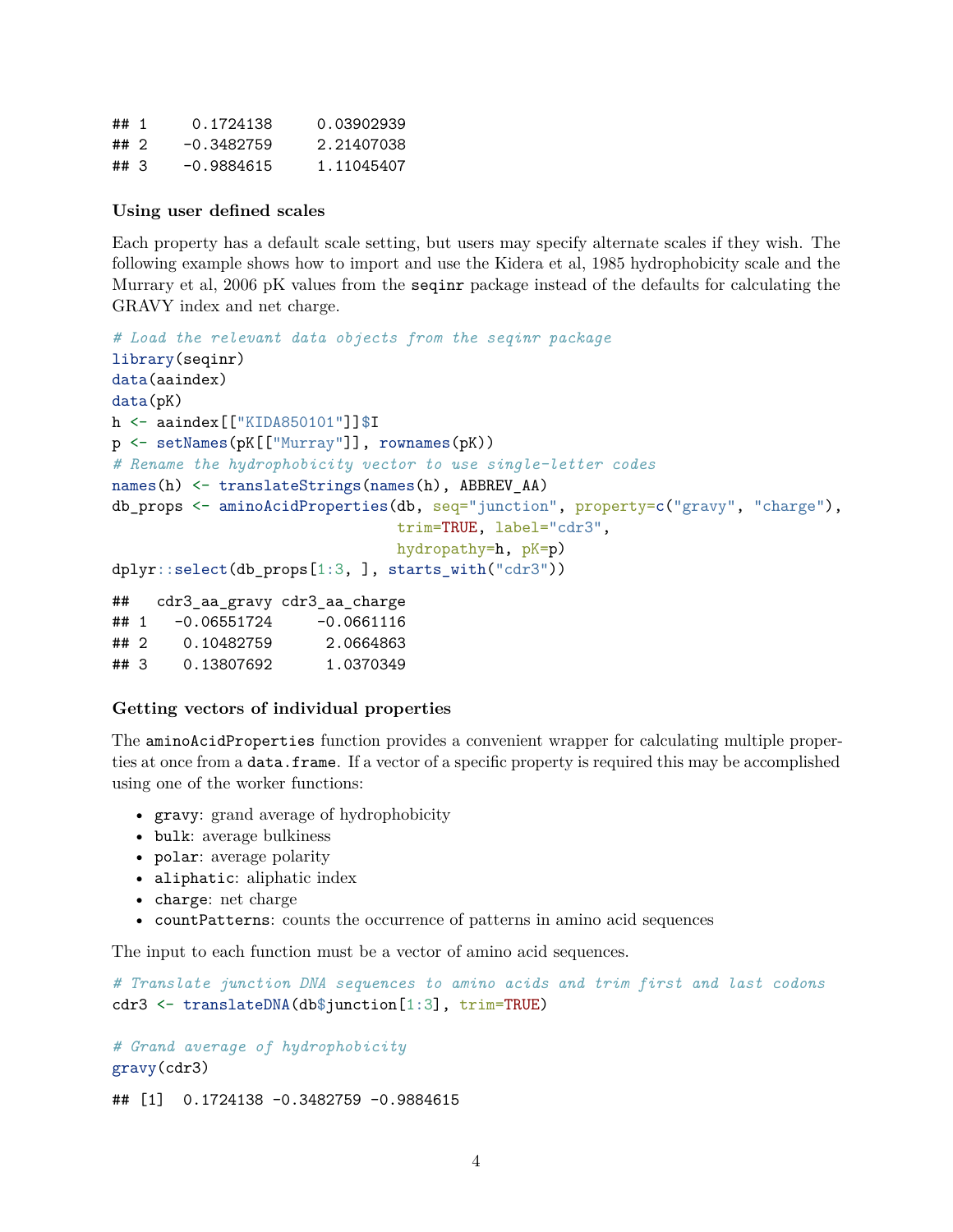```
# Average bulkiness
bulk(cdr3)
## [1] 14.12345 14.69034 13.96154
# Average polarity
polar(cdr3)
## [1] 8.168966 8.255172 8.873077
# Normalized aliphatic index
aliphatic(cdr3)
## [1] 0.8034483 0.6724138 0.5653846
# Unnormalized aliphatic index
aliphatic(cdr3, normalize=FALSE)
## [1] 23.3 19.5 14.7
# Normalized net charge
charge(cdr3)
## [1] 0.03902939 2.21407038 1.11045407
# Unnormalized net charge
charge(cdr3, normalize=FALSE)
## [1] 0.03902939 2.21407038 1.11045407
# Count of acidic amino acids
# Takes a named list of regular expressions
countPatterns(cdr3, nt=FALSE, c(ACIDIC="[DE]"), label="cdr3")
## cdr3_ACIDIC
## 1 0.06896552
## 2 0.06896552
## 3 0.15384615
```
### <span id="page-4-0"></span>**Default scales**

The following references were used for the default physicochemical scales:

• Aliphatic index:

Ikai AJ. Thermostability and aliphatic index of globular proteins. J Biochem 88, 1895-1898 (1980).

• Bulkiness scale:

Zimmerman JM, Eliezer N, Simha R. The characterization of amino acid sequences in proteins by statistical methods. J Theor Biol 21, 170-201 (1968).

- Hydrophobicity scale: Kyte J, Doolittle RF. A simple method for displaying the hydropathic character of a protein. J Mol Biol 157, 105-32 (1982).
- pK values: <http://emboss.sourceforge.net/apps/cvs/emboss/apps/iep.html>